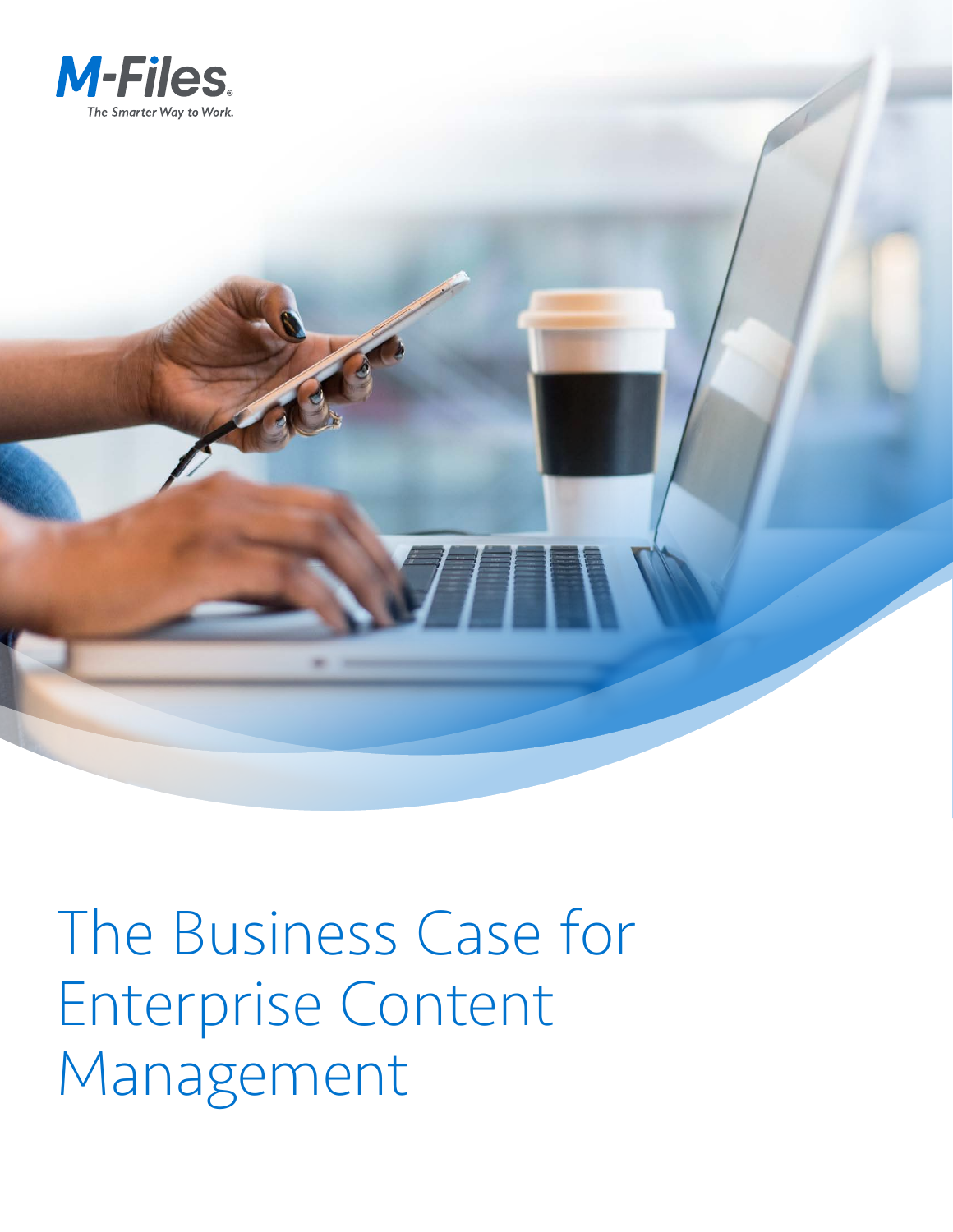

# Introduction

Enterprise Content Management (ECM) or the Information Management market is experiencing rapid growth due to a "perfect storm" of events and technologies that make ECM invaluable. The influx of highly diverse content from a variety of systems and repositories points to the urgent need for companies to invest in content management in order to take control of their content.

Companies are looking to ECM solutions to create order where there is chaos. Given the vast amount of data and content to analyze, maintain, and store on a daily basis, content management is providing organizations with the means to take control. They are going one step further by creating workflows that allow their employees to be more efficient while complying with regulatory rules and regulations.

This white paper cites analyst research groups, industry organizations and trusted media sources that address information management challenges such as big data, mobility and the cloud in order to provide insight on how organizations can leverage ECM for positive business outcomes. Overall, ECM allows organizations to use new and existing sources of content to drive higher levels of efficiency and improve productivity. In addition, it protects organizations from potentially devastating data breaches and controls access to confidential information.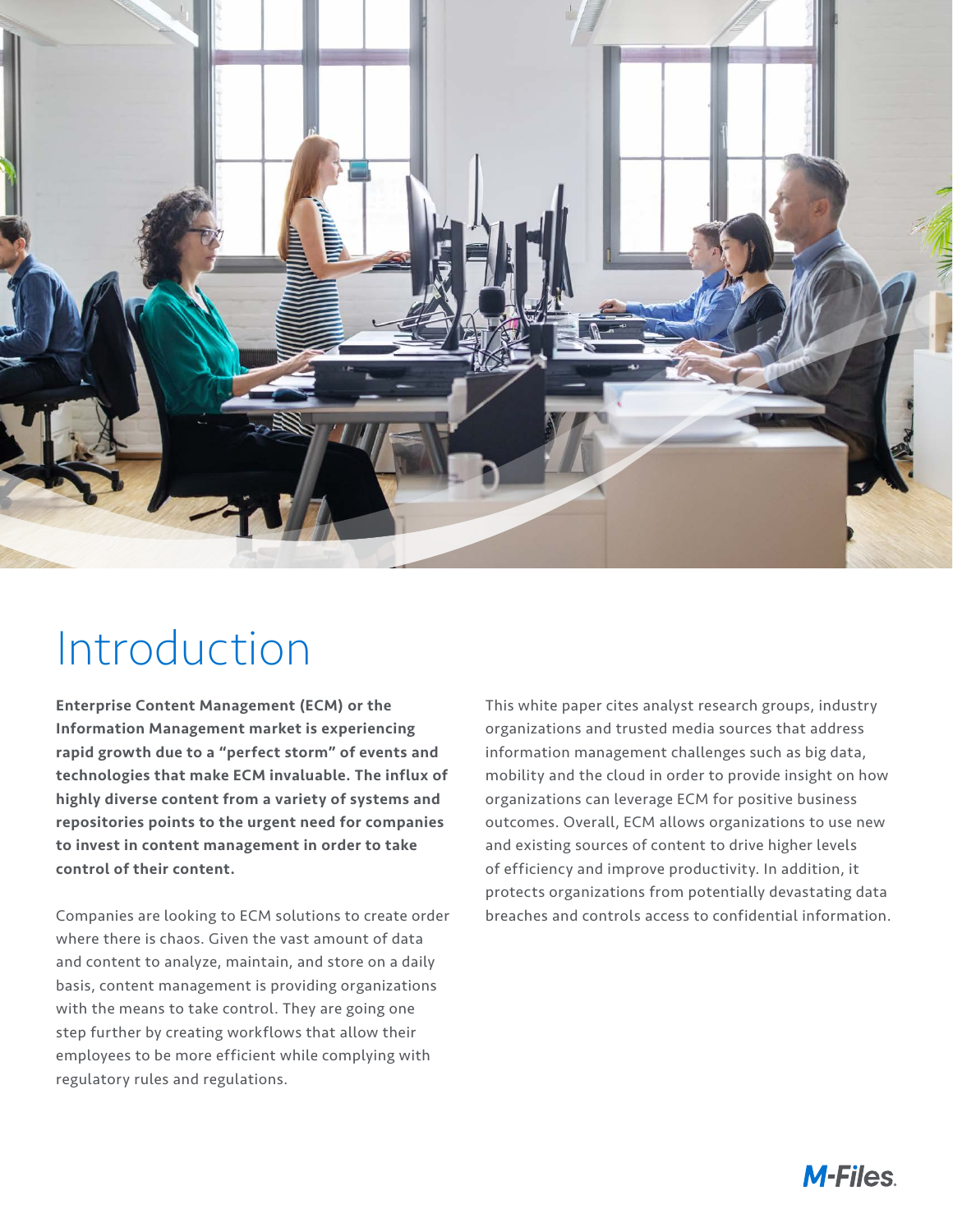# Factors Driving Deployments of ECM Solutions

The struggle to manage and make sense out of large volumes of data continues to increase the viability of ECM systems as an effective tool for achieving information management goals.



**M-Files**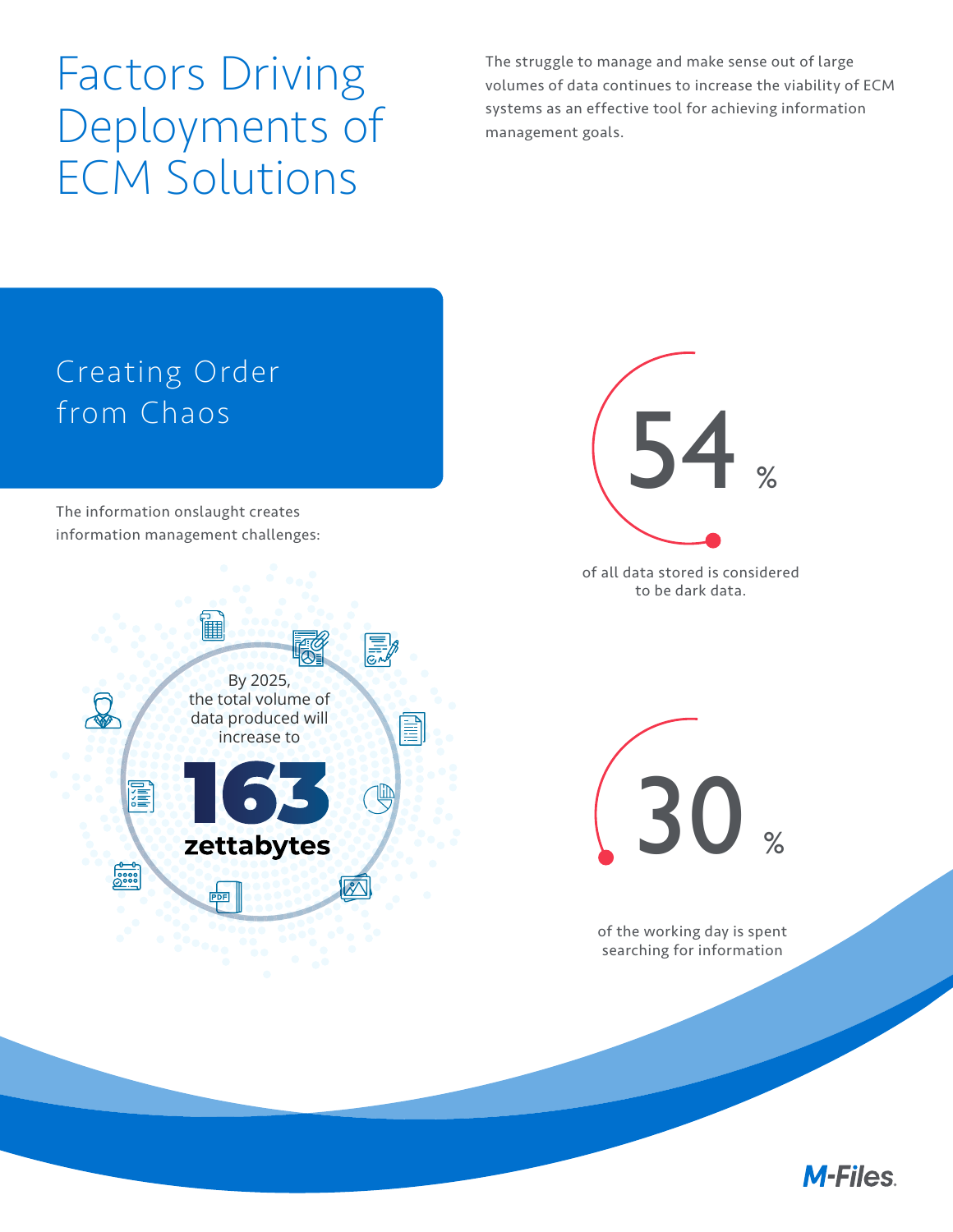In an Industry Watch report by AIIM, respondents still felt that some types of information were "**chaotic**" or "**somewhat unmanaged**" in their organization.





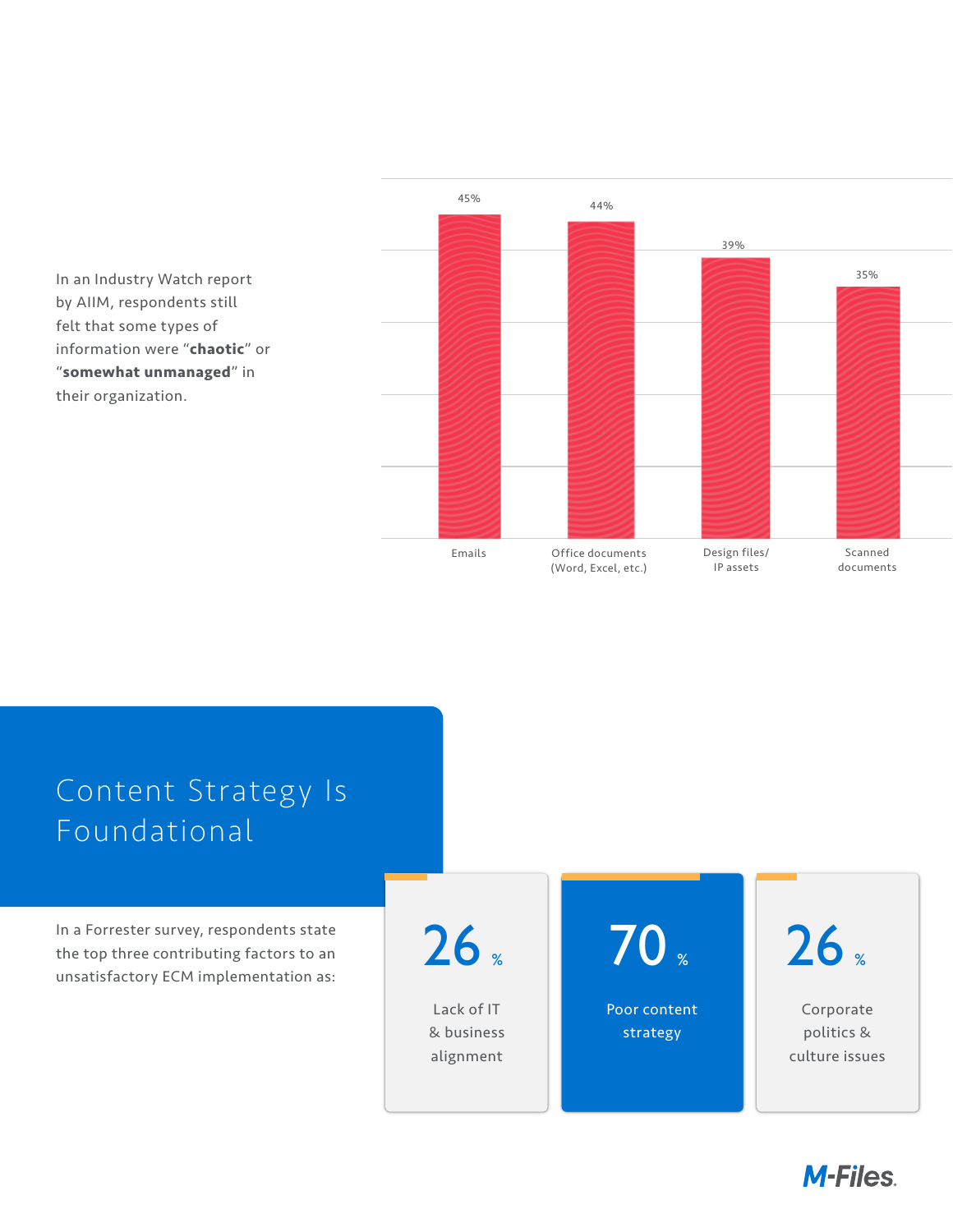# Business Drivers: Information has its Price

The struggle to manage and make sense out of large volumes of data continues to increase the viability of ECM systems as an effective tool for achieving information management goals.

### THE COST OF "BAD DATA":

### 12%

averages losses from bad data in relation to a company's overall revenue.

### \$3.1 trillion

yearly cost of poor quality data in the US.

### 50%

the amount of time that knowledge workers waste in hidden data factories, hunting for data, finding and correcting errors, and searching for confirmatory sources for data they don't trust.

## TOP 3 ISSUES WITH CURRENT ECM SYSTEMS

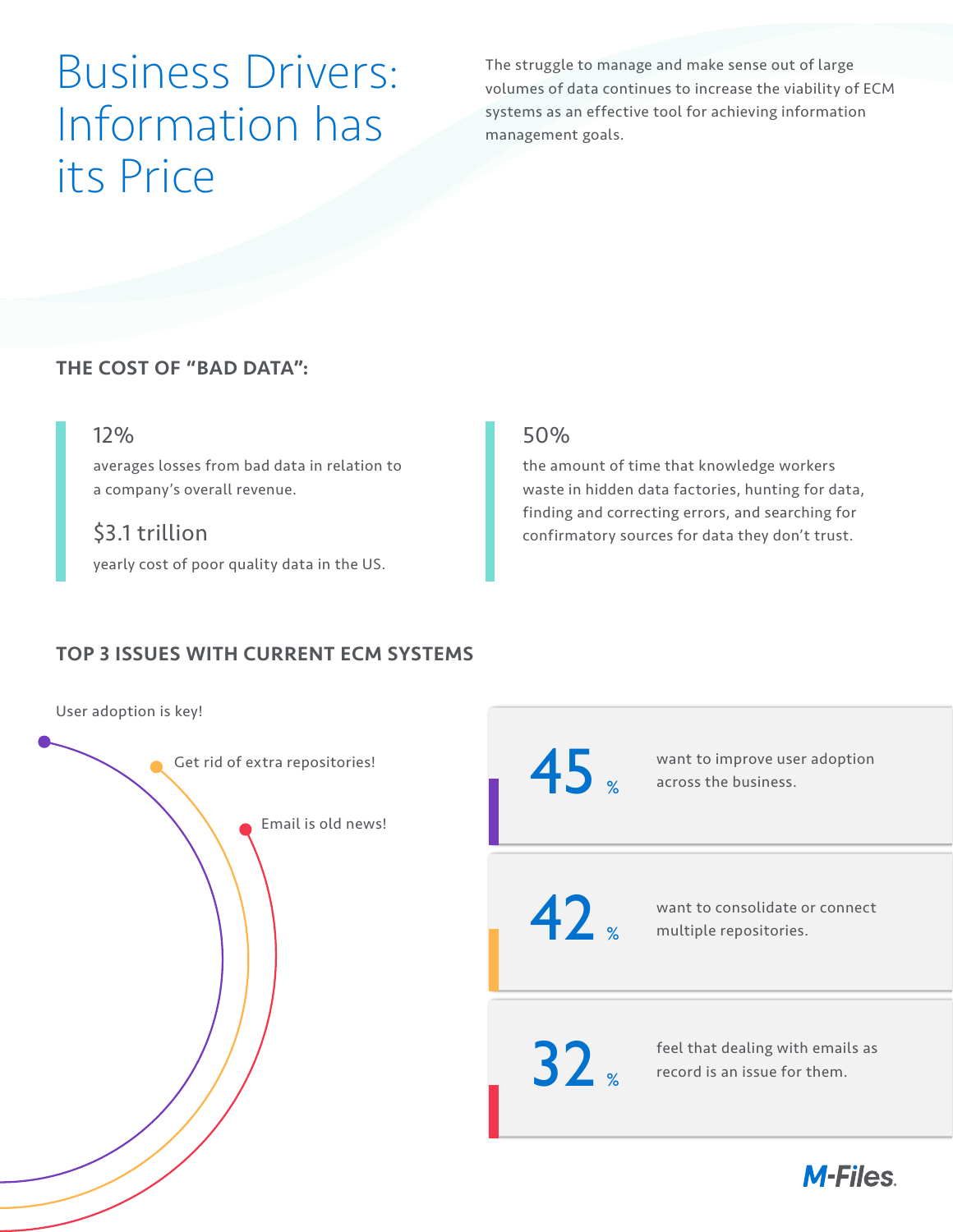The ROI on ECM The undeniable value proposition of ECM continues to be<br>its highly effective ability to efficiently organize, secure its highly effective ability to efficiently organize, secure and process information from a growing number of sources. According to Nucleus Research, the ROI for ECM continues to skyrocket.



of organizations achieve indirect benefits from ECM implementations such as productivity.



of ECM decision makers identified process automation as the top ROI area.



of organizations identify paper-reduction as the second most important benefit from implementing ECM.



of organizations achieve direct benefits from ECM implementations such as reduced paper and headcount or service bureau fee avoidance.

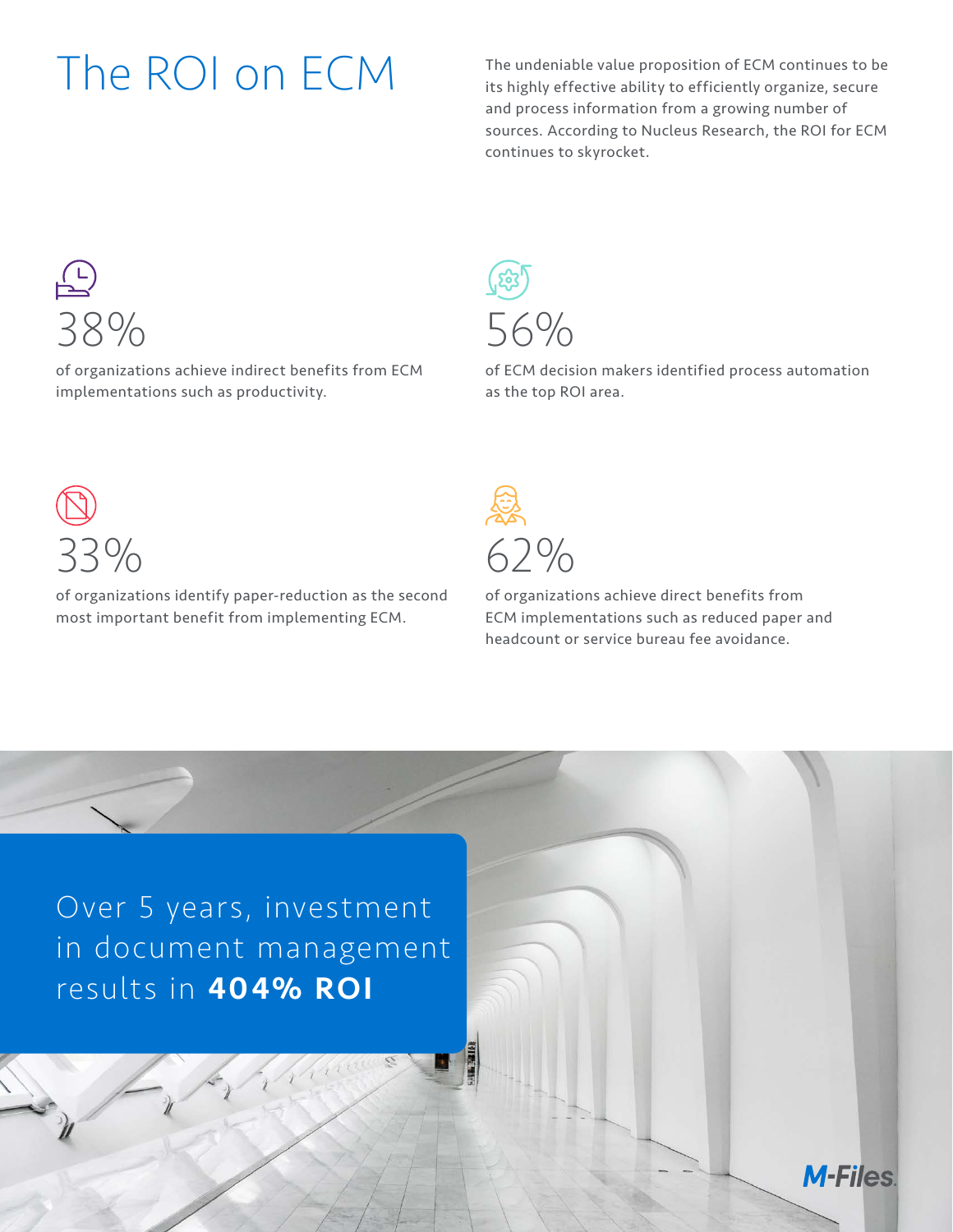

# Security Breach: Unauthorized File Sharing Solutions and Paper

Employees continue to put confidential company information at risk by using paper and personal file sharing apps—even when the use of such tools is banned. Unregulated use of these apps represents a serious security and compliance threat since staff can share sensitive information externally or store documents on their personal devices outside of the organization's governance. Organizations must strike the right balance between providing technology that enables collaboration and easy information access with compliance measures.

#### UNAUTHORIZED INFORMATION SHARING PUTS ORGANIZATIONS AT RISK



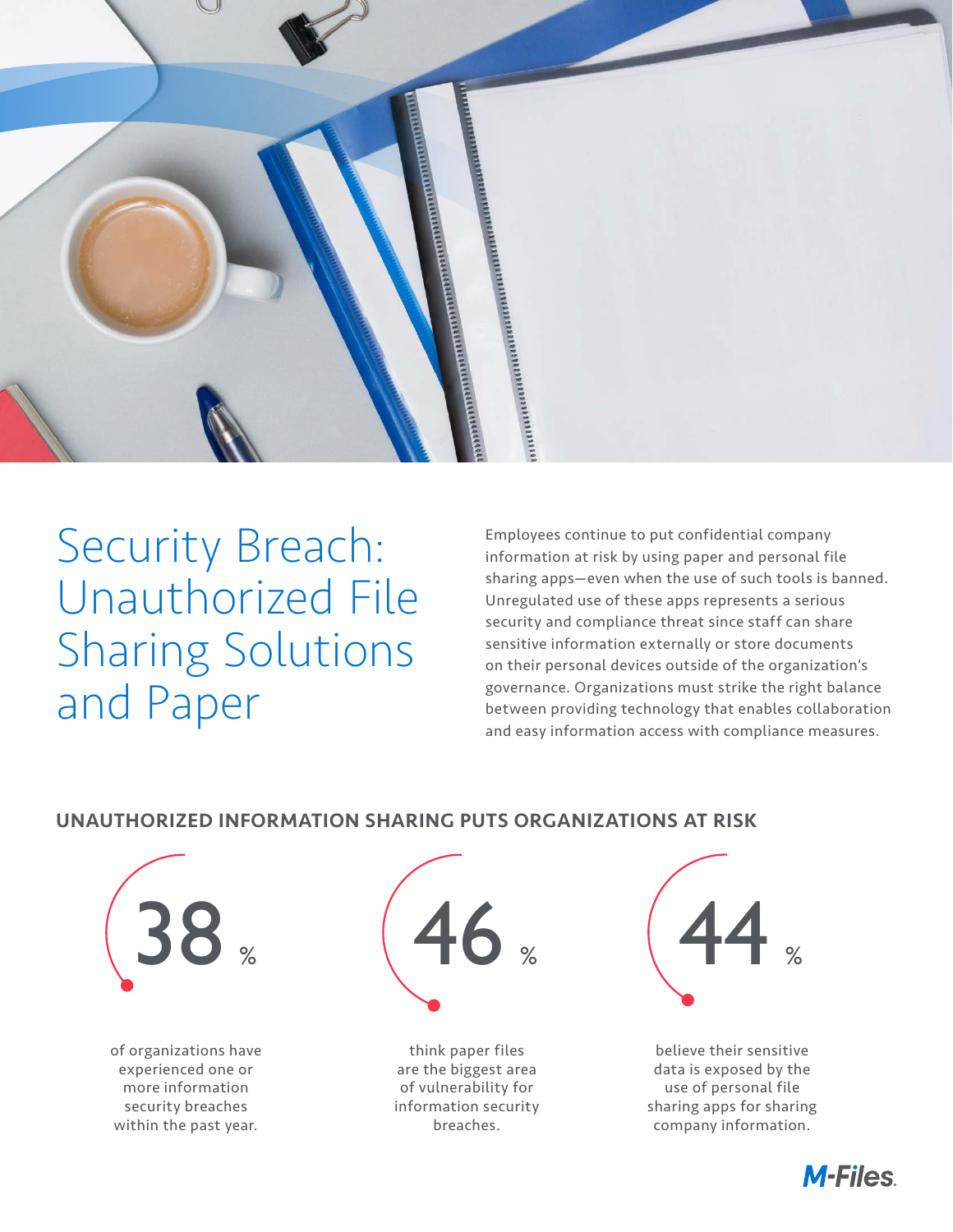The Paper Chase While many businesses have made great strides in their<br>efforts to become a "paperless office," it's clear that we efforts to become a "paperless office," it's clear that we're just not there yet. It's apparent that companies still rely heavily on paper, which requires printing, copying and filing, creating a ripple effect that impacts enterprise-wide productivity and the ability to meet critical deadlines, and in the end, can lead to a measurable loss of revenue.

### THE PAPER CHASE TAKES COSTLY TOLL ON PRODUCTIVITY & THE ENVIRONMENT

## 10,000

The EPA states that the average US worker uses this many sheets of copy paper yearly. Collectively that's 4 million tons of copy paper per year.

## 66%

of all companies have an initiative in place to reduce paper usage. (Source: IDC)

## 24–31%

The amount organizations are targeting annual paper volume reduction.

## More than 50%

of respondents print paper copies to obtain signatures to take to meetings. (Source: IDC) Signatures are still "stuck" in a paper world says AIIM survey:

Signing a document is the  $\#1$  reason why businesses still use paper (Source: AIIM)

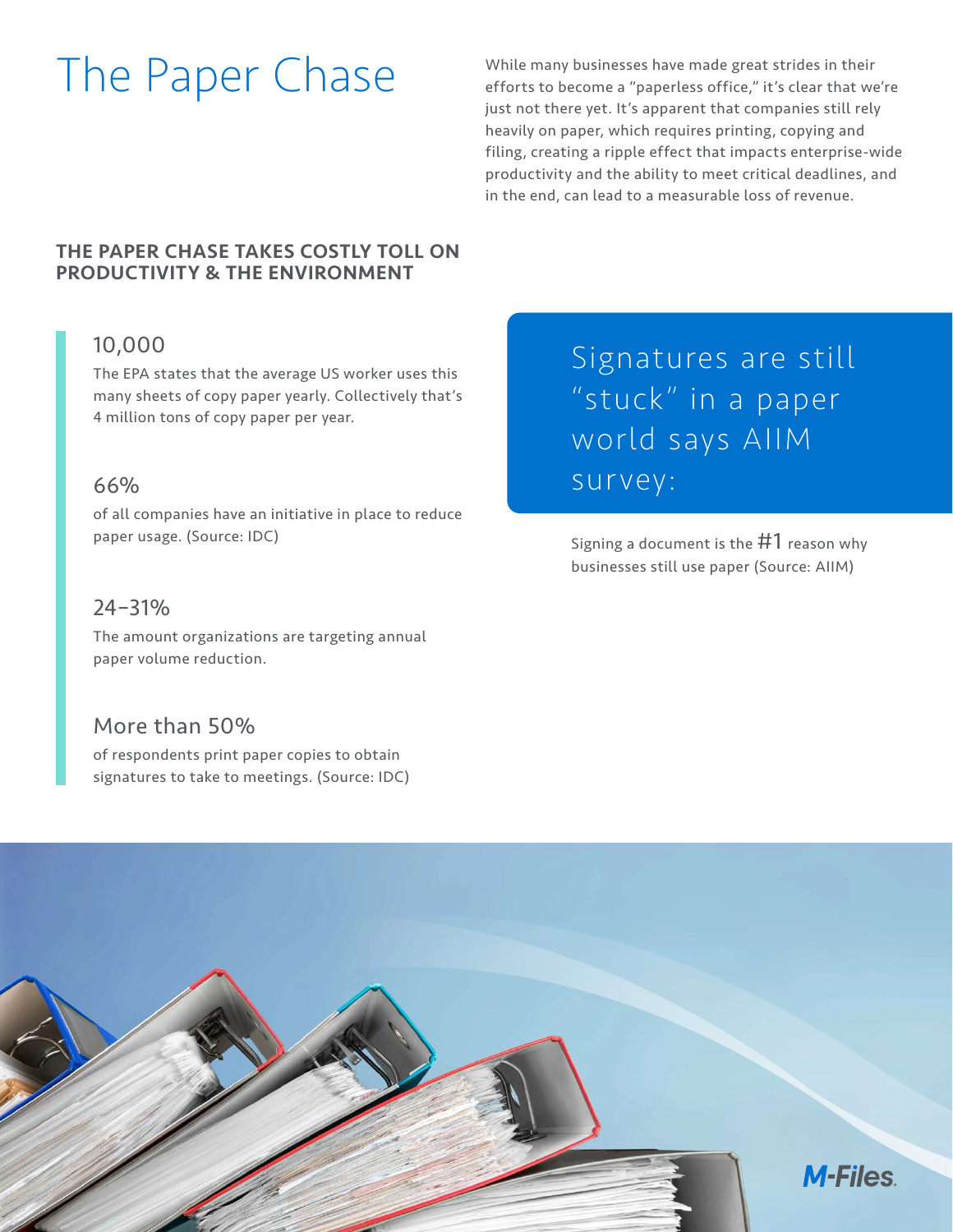# Empowering the Mobile Workforce

The cloud and mobile devices are powerful and empowering platforms for employees to access the information they need, from anywhere in the world. However, the trend towards BYOD (bring your own device) is something that many companies are struggling to manage.

#### 84%

of organizations think about moving over to cloud or hybrid implementations.(Source: AIIM)

### 70%

of enterprises worldwide will be running a cloud office suite by 2021.(Source: Gartner)

### 57%

of organizations prefer subscription-based models. (Source: AIIM)

#### TIME FOR CLOUD IS NOW MANAGING THE MOBILE WORKFORCE WITHOUT BREAKING THE RULES



# $1/10$  ecosacese  $1/2$  ecosacese

find it easy and fast to search for documents remotely or using their mobile device.

(Source: M-Files survey for IT decision makers)

specified that they'd like to be able to access and edit documents while working remotely or using a mobile device.(Source: M-Files survey for IT decision makers)

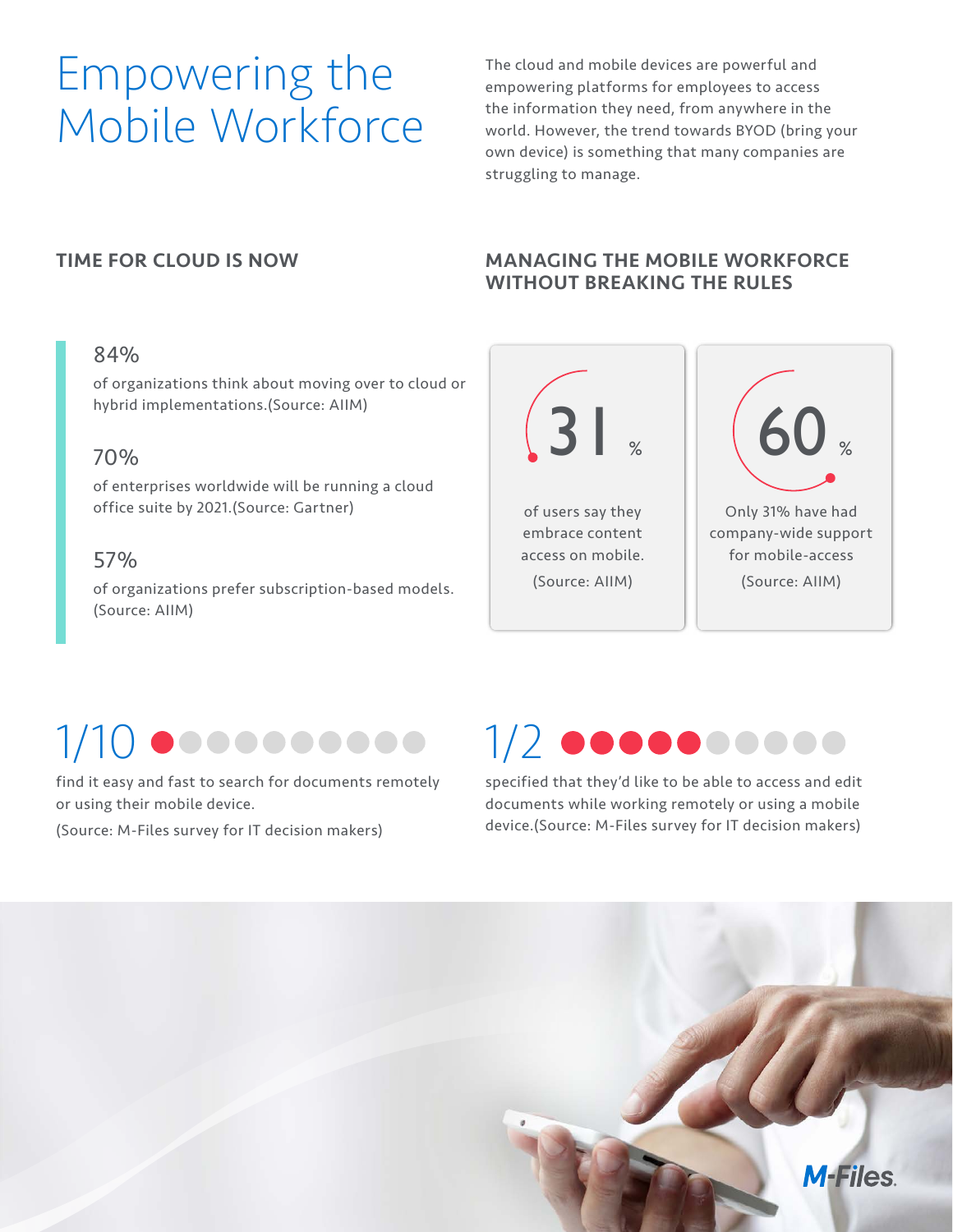# Information Chaos Needs To Be Tamed

Organizations are struggling to manage their information and documents. The volume of data is increasing and so is the number of systems and repositories where information is stored. The majority of business critical content still remains outside of content management systems.

**M-Files** 





4 is the average number of content management systems in one organization.